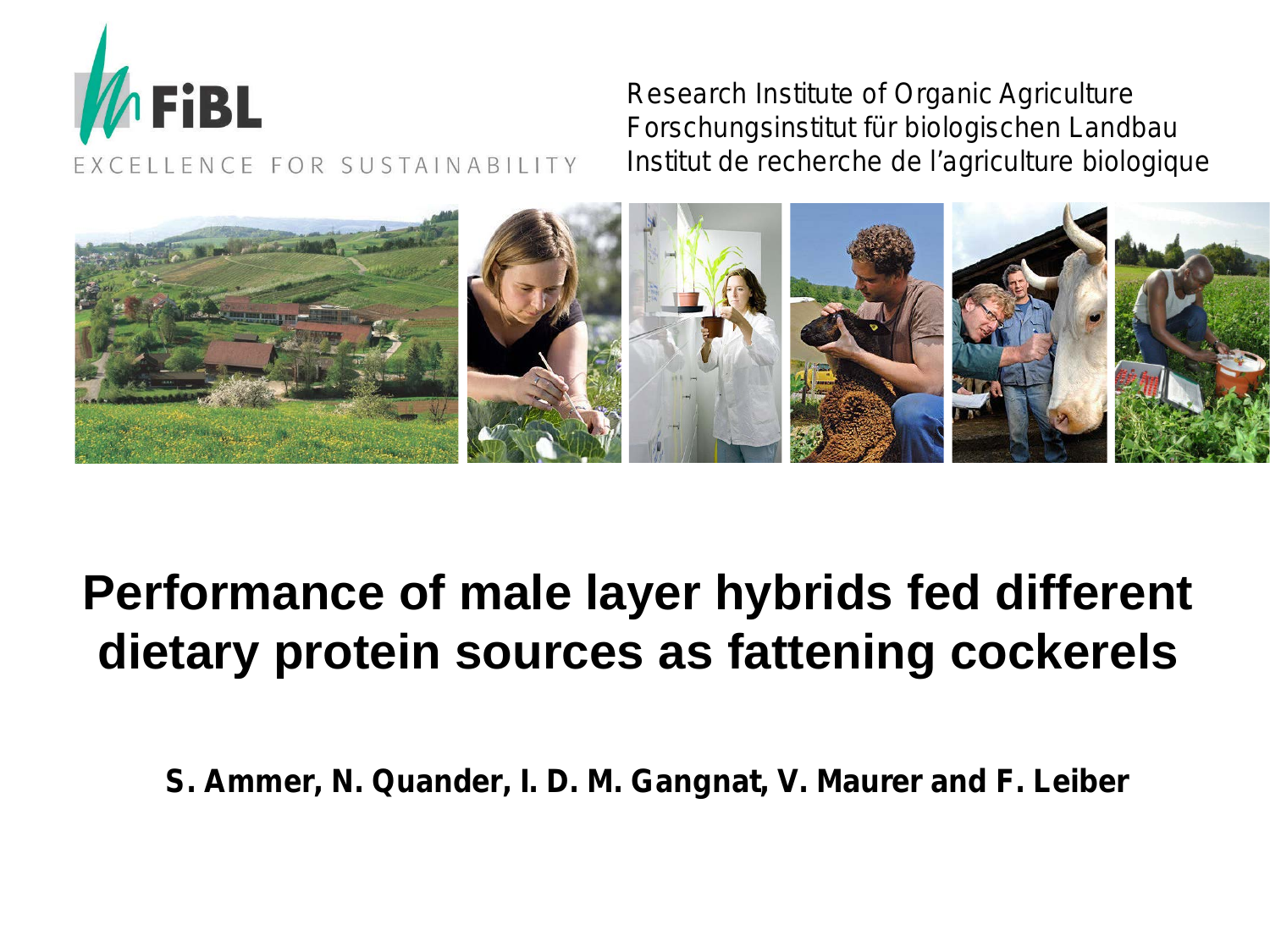# **Background**

- › High intensification in the poultry production
	- $\rightarrow$  specialized hybrids with high efficiency in onesided purpose
	- $\rightarrow$  laying performance vs. meat production
	- $\rightarrow$  no efficient use for male chicken of layer hybrids
- › 2.5 billion one-day-old male layer hybrids culled worldwide per year
	- $\rightarrow$  increasingly critizised from society, politics, etc. as an unethical practice (Bruijnis et al., 2015)
	- $\rightarrow$  e.g. prohibition of culling until end of 2017 in parts of Germany

 $\rightarrow$  Need for alternatives avoiding culling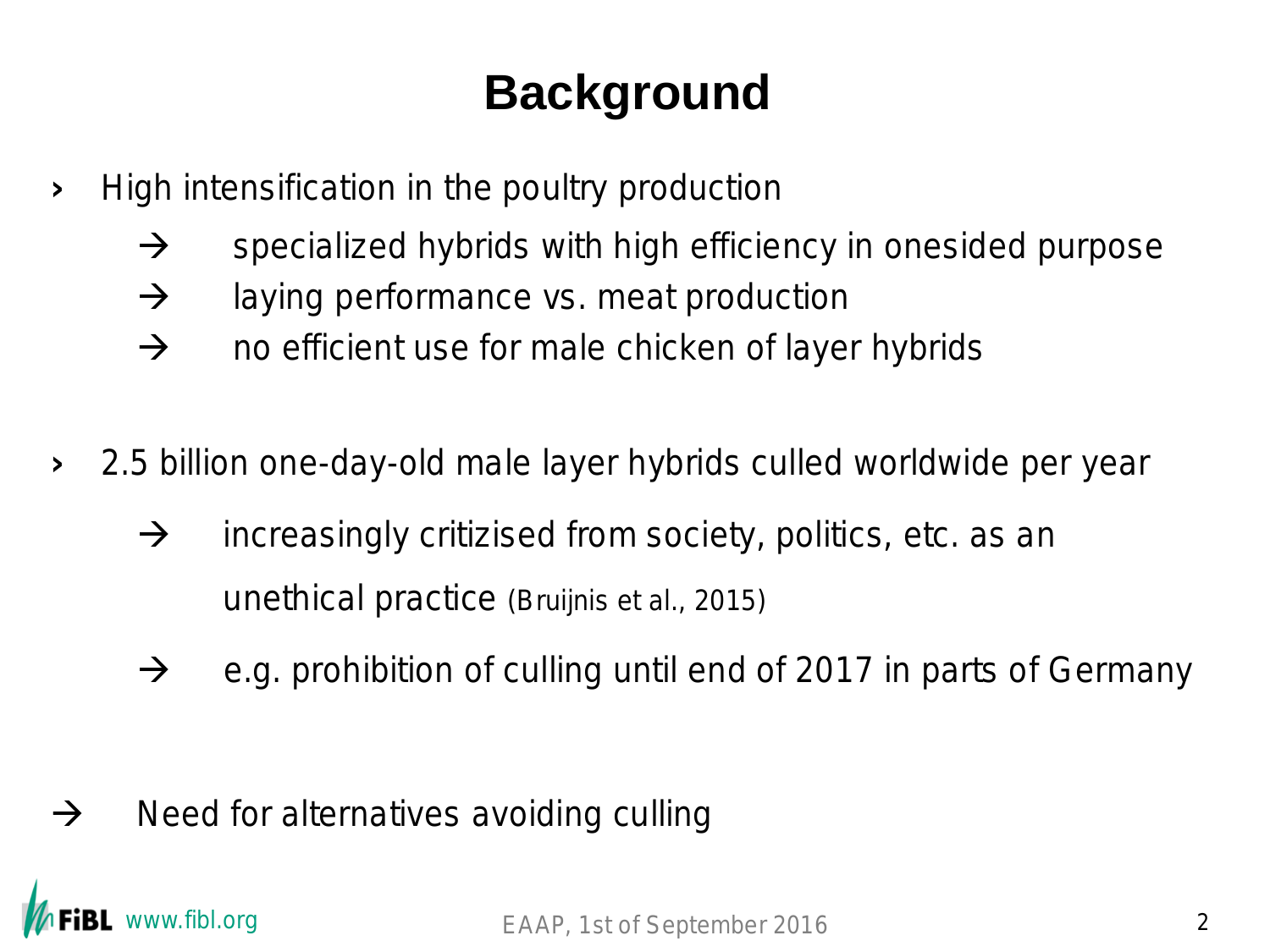# **Background**

› Mainly discussed alternatives:

- → sex determination *in–ovo*
- $\rightarrow$  breed of dual-purpose chicken
- $\rightarrow$  fattening of male layer hybrids discussed as one problemsolving opportunity
- › Inefficient and uneconomic fattening performance of male layer hybrids (e.g. Kaufmann and Andersson, 2015)

- › Fattening chicken fed with valuable protein sources as soybean expensive import and negative ecological effects
	- $\rightarrow$  use of more extensive feed solution for male layer hybrids?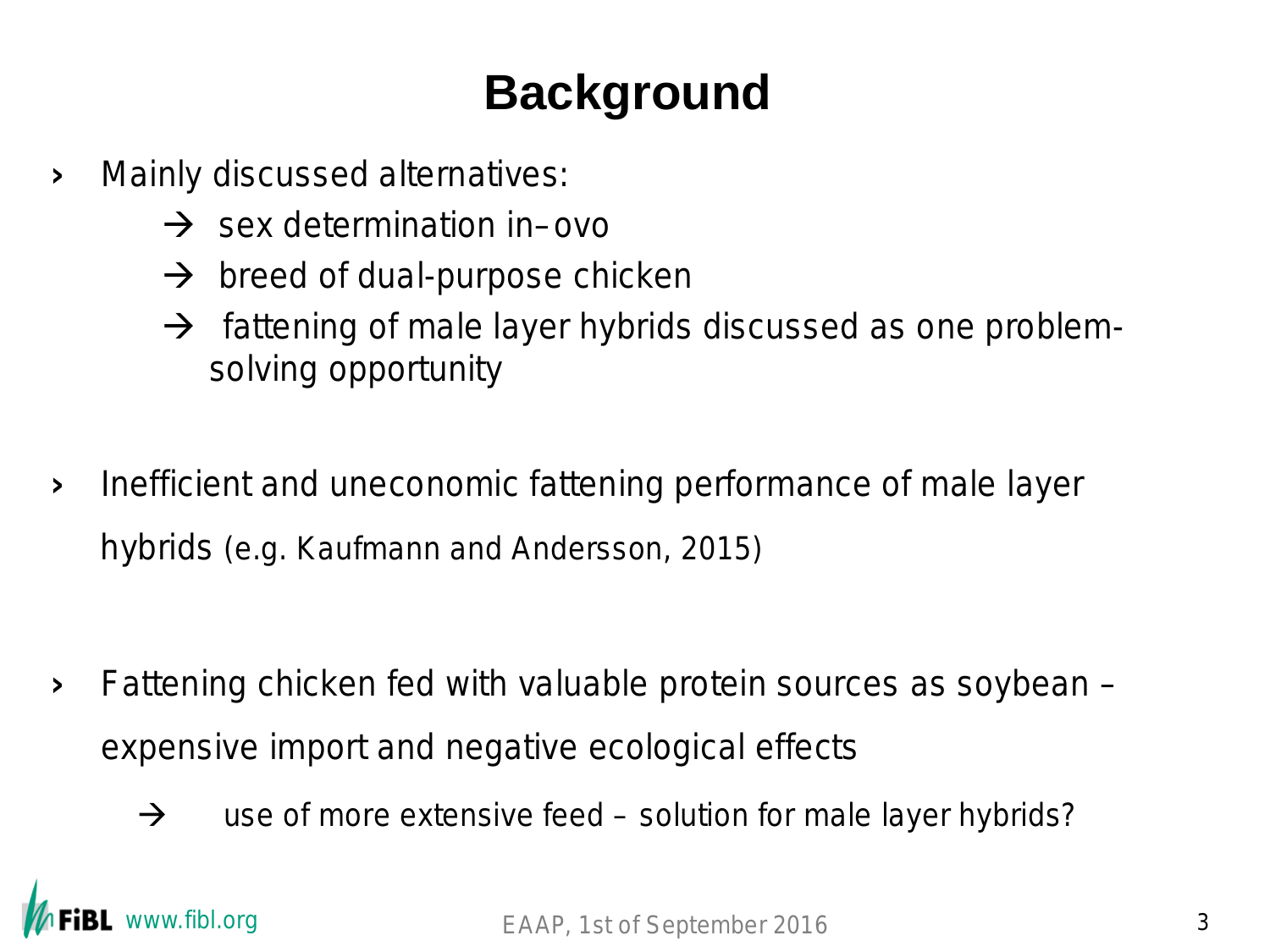# **Objectives**

- › Comparison of fattening performance and meat quality between two layer hybrids and a common organic fattening strain,
- › Investigation of a more extensive protein source with lower dietary protein content.

Estimation of:

- › Effects of genotype,
- › Effects of dietary crude protein content,
- › Interaction of genotype and dietary treatment.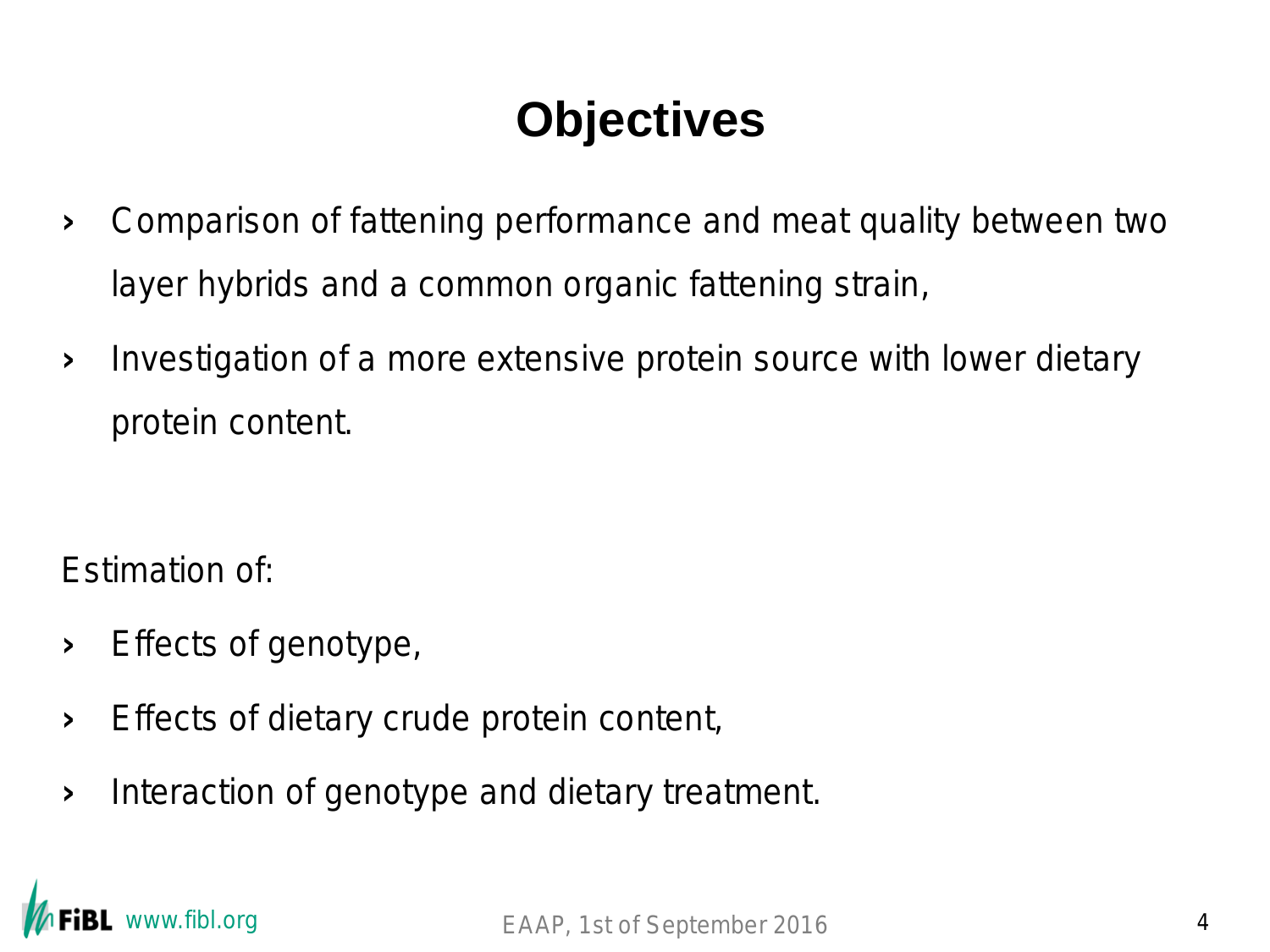# **Materials and methods**

- › Dec 2014- Mar 2015;
- › 270 one day old chicken

#### **Animals**

- › **Mixed-sex fattening chicken**
	- › 90 Hubbard JA-757 (**HUB,** organic);
- › **Male layer hybrids**
	- › 90 Lohmann Brown (**LB**);
	- › 90 Lohmann Selected Leghorn (**LSL**);
- $\rightarrow$  Each genotype: 3 treatment-groups with 30 chicken/treatment

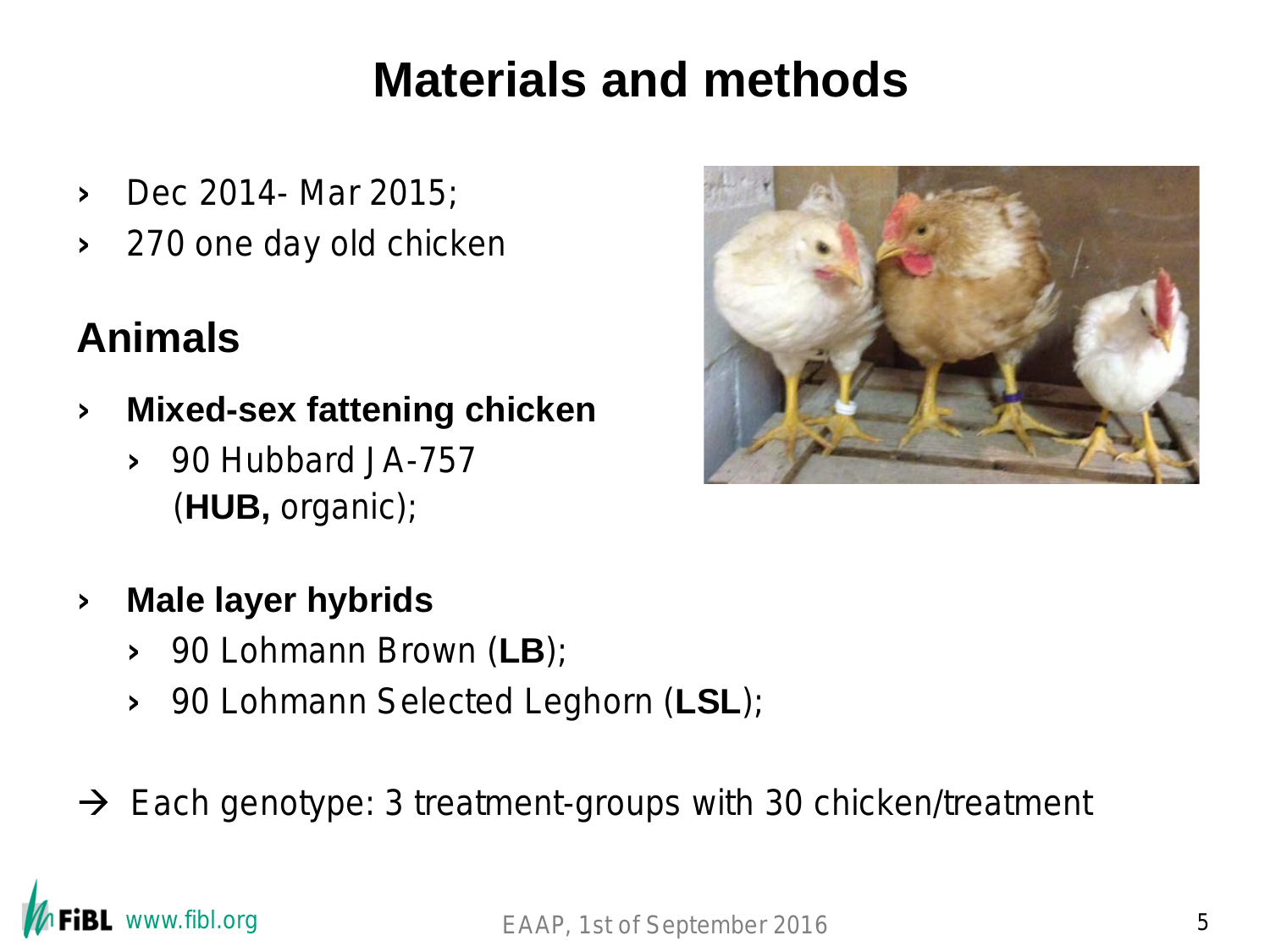## **Dietary treatments**

Commercial organic fattening diet 25.5 % soybean cake

Control feed

(**CF**) + Alfalfa meal *ad lib.*

(**Alf-ext**)

12 % of soybean cake replaced by alfalfa meal (**Alf-int**)

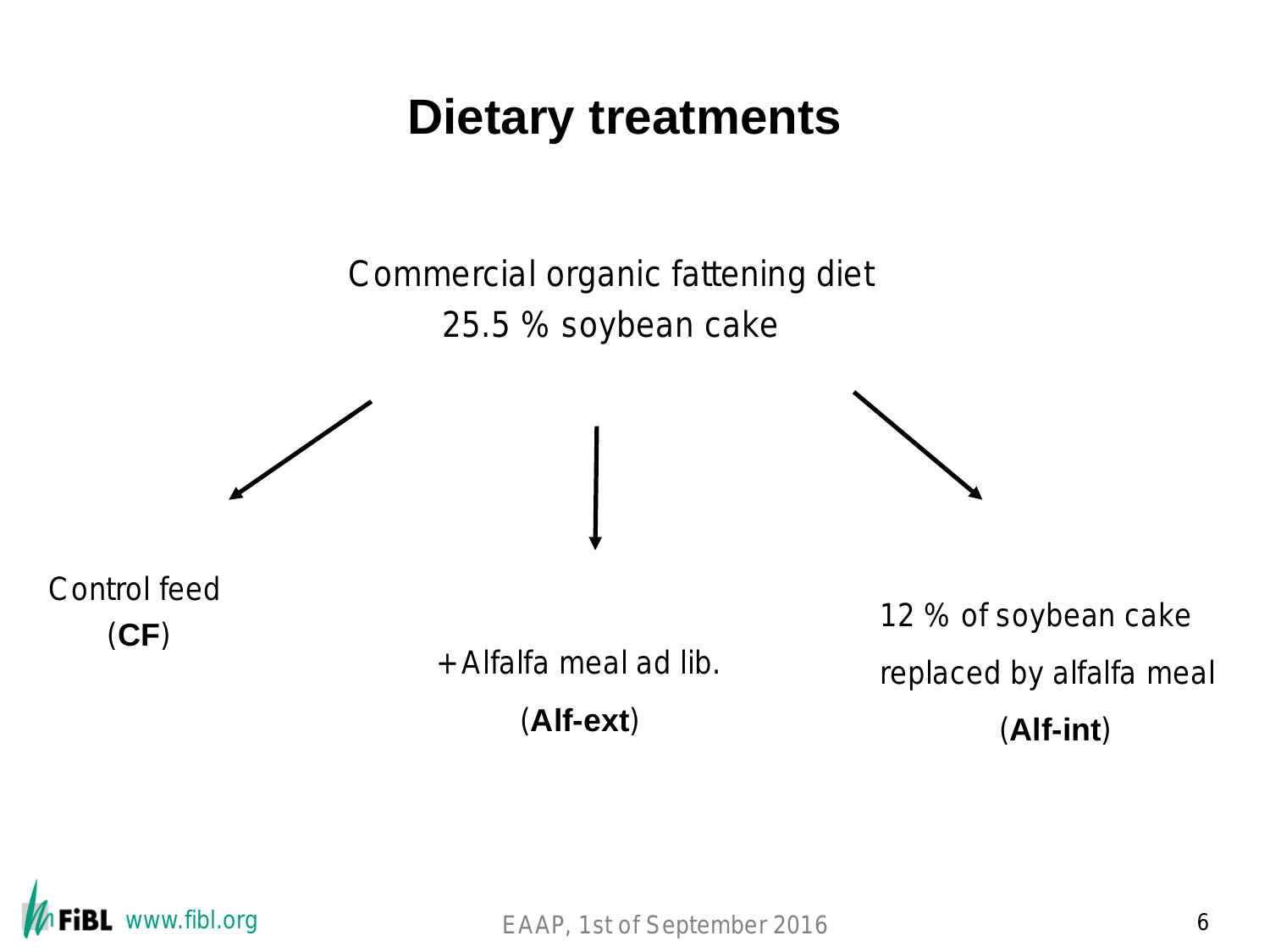# **Nutritional composition**

| <b>Item</b>          | <b>CF</b> | Alfalfa-meal | Alf-int |
|----------------------|-----------|--------------|---------|
| Dry matter $(\%)$    | 89.65     | 91.2         | 89.1    |
| Crude protein (g/kg) | 200       | 165          | 173     |
| Lysin (g/kg)         | 9.3       | 6.1          | 7.8     |
| Methionin (g/kg)     | 3.9       | 2.8          | 3.3     |
| Energy (MJ/kg)       | 12.2      | 6.06         | 11.4    |

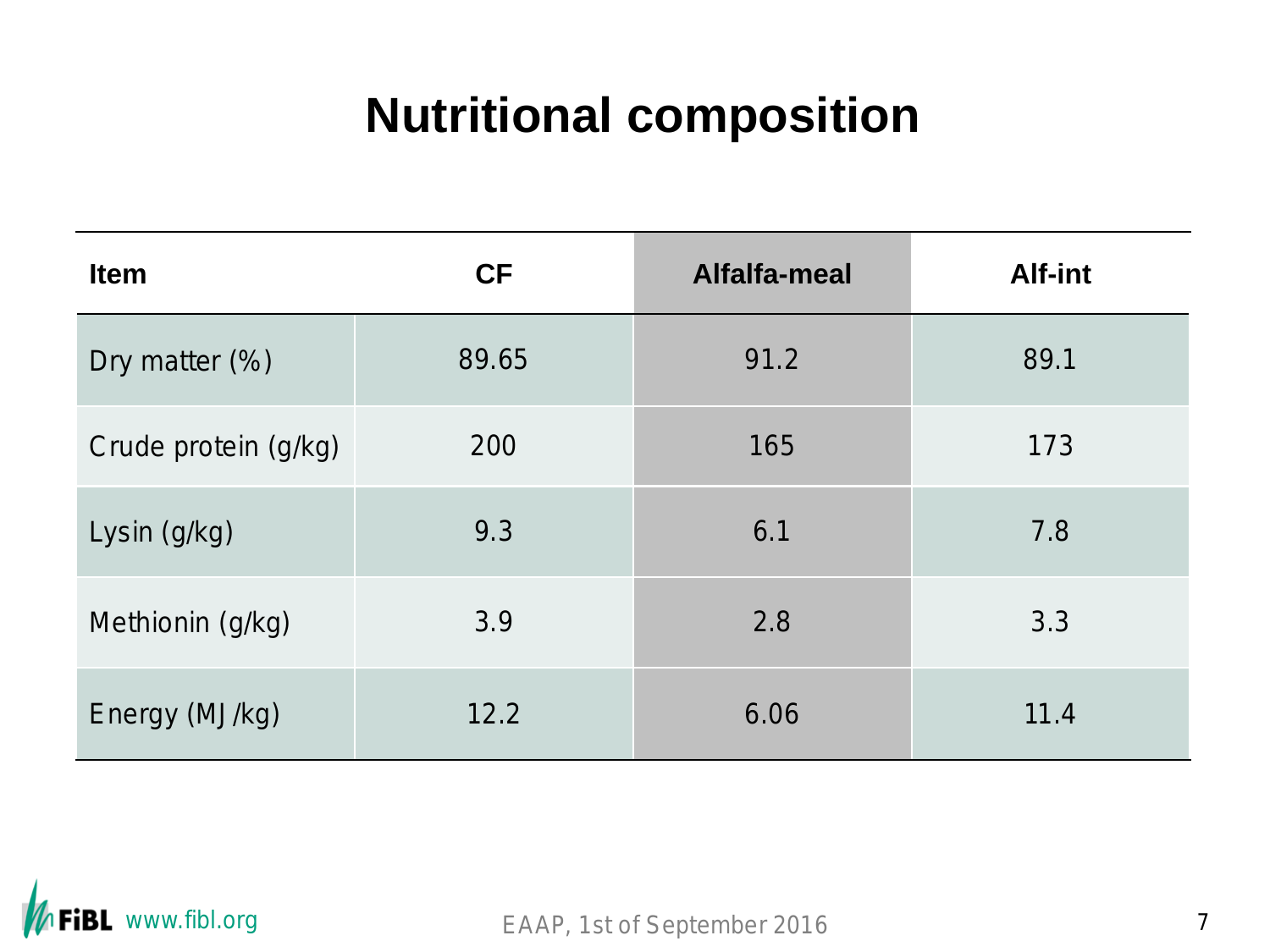# **Data recording and analysis**

Group based:

› Feed consumption

Animal based:

- › Weight gain
- › Liveweight
- › Physical and chemical meat quality parameters
- › Fattening periods per GT were defined based on the liveweight of HUB after 63 d

› Univariate variance analysis: fixed effects of genotype and dietary treatments, interactions

(SPSS, Version 20.0)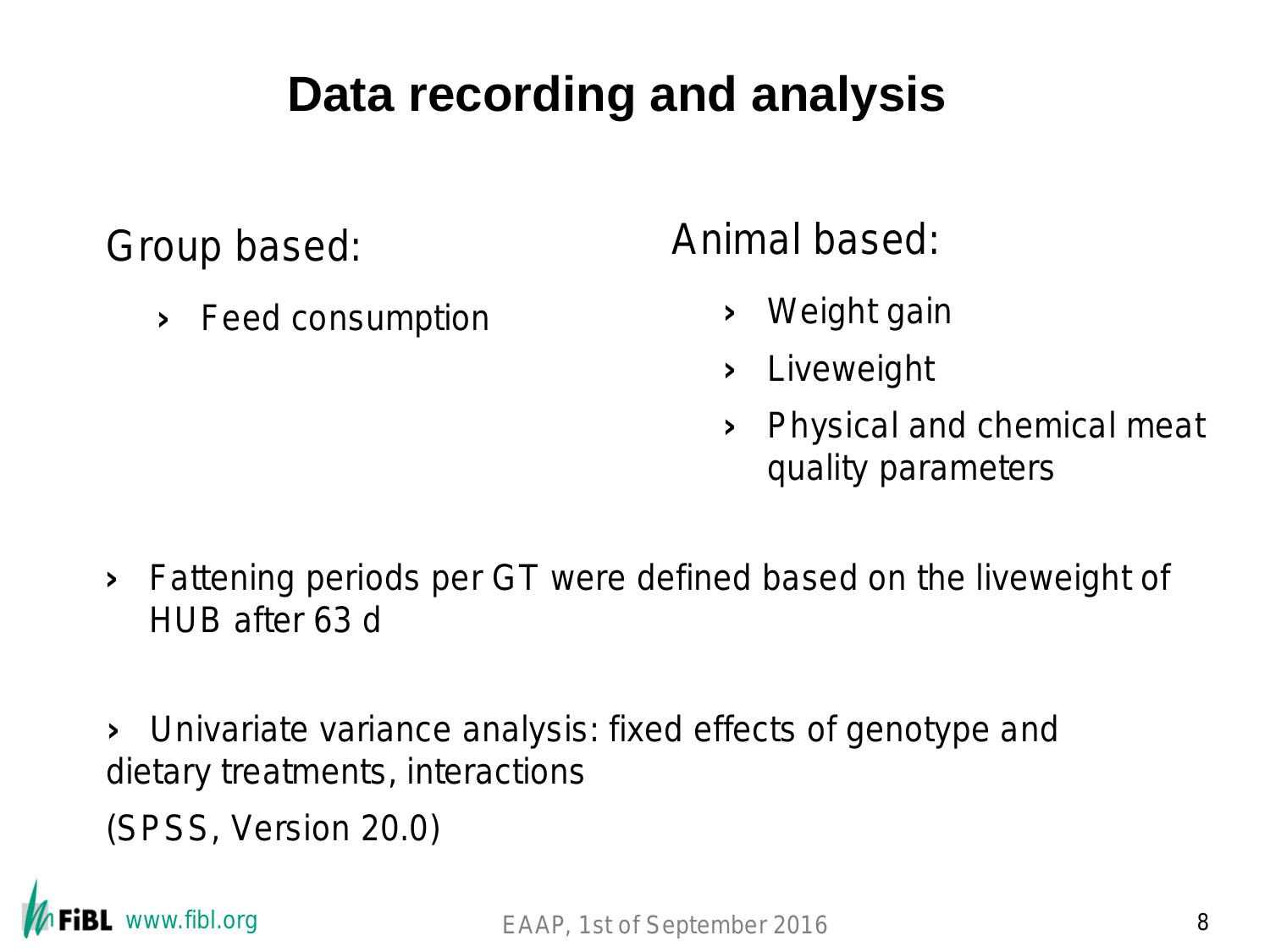# **Results**

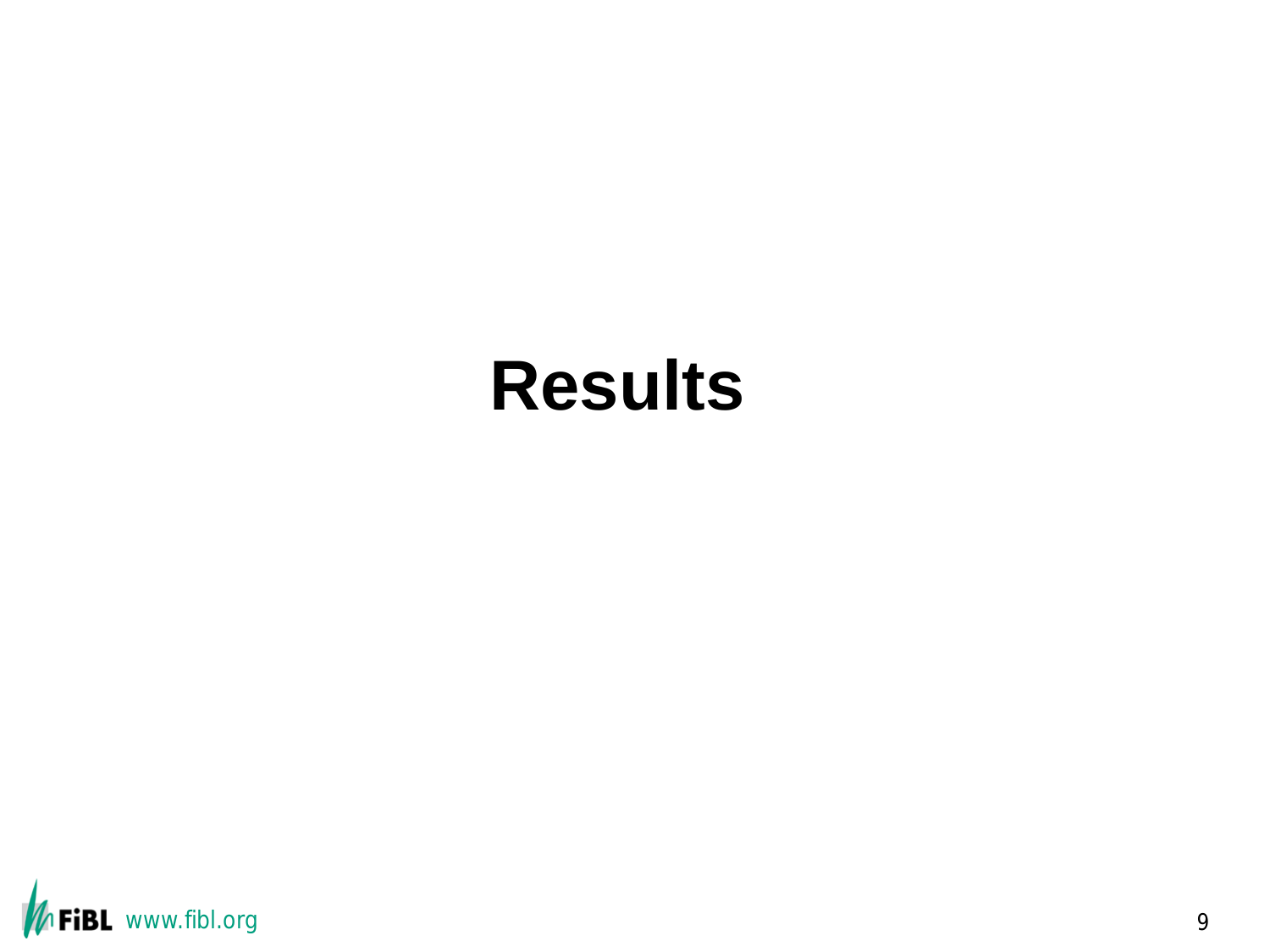

## **Growth rate – by genotype and dietary treatment**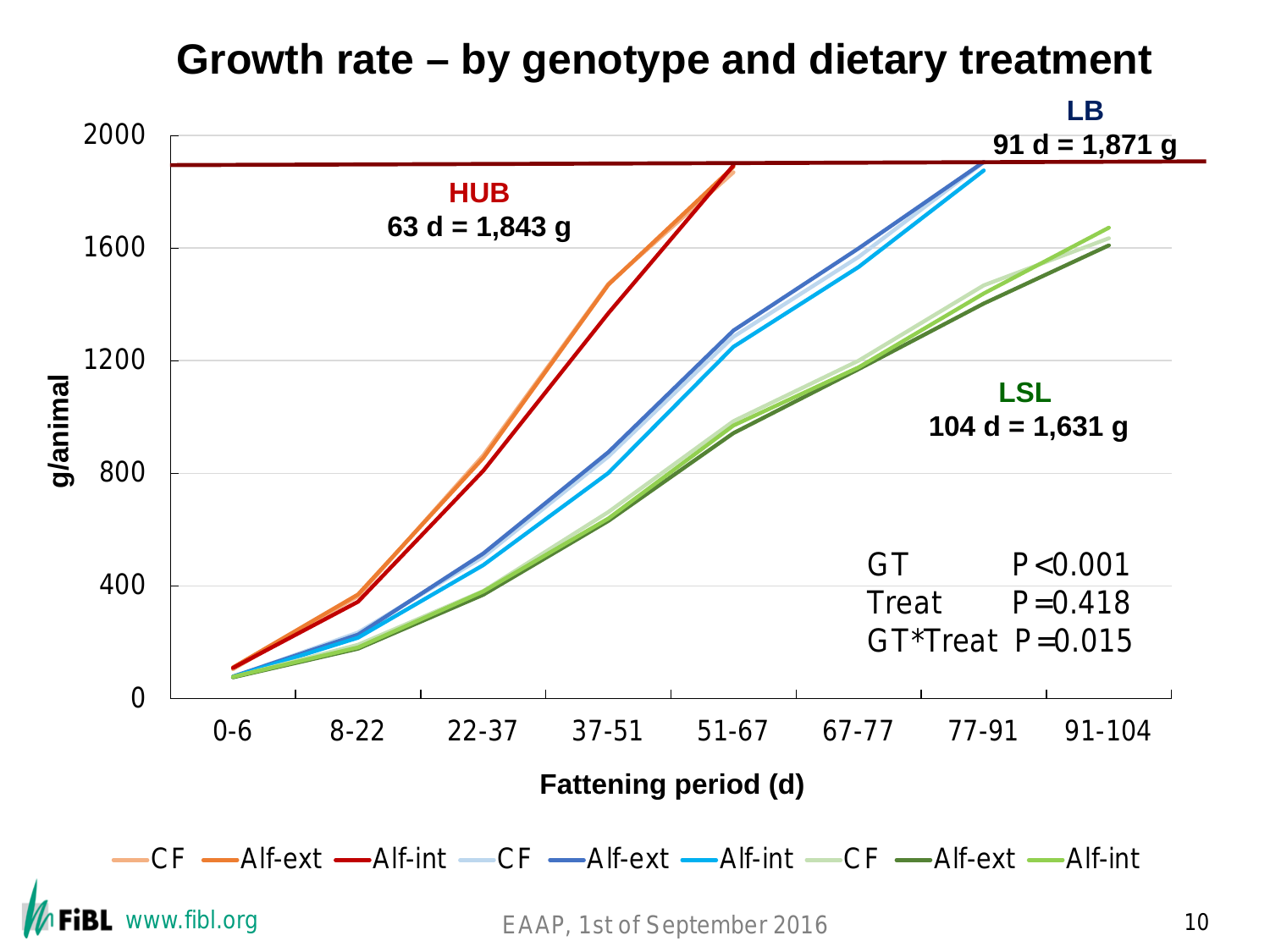#### **Daily weight gain**





EAAP, 1st of September 2016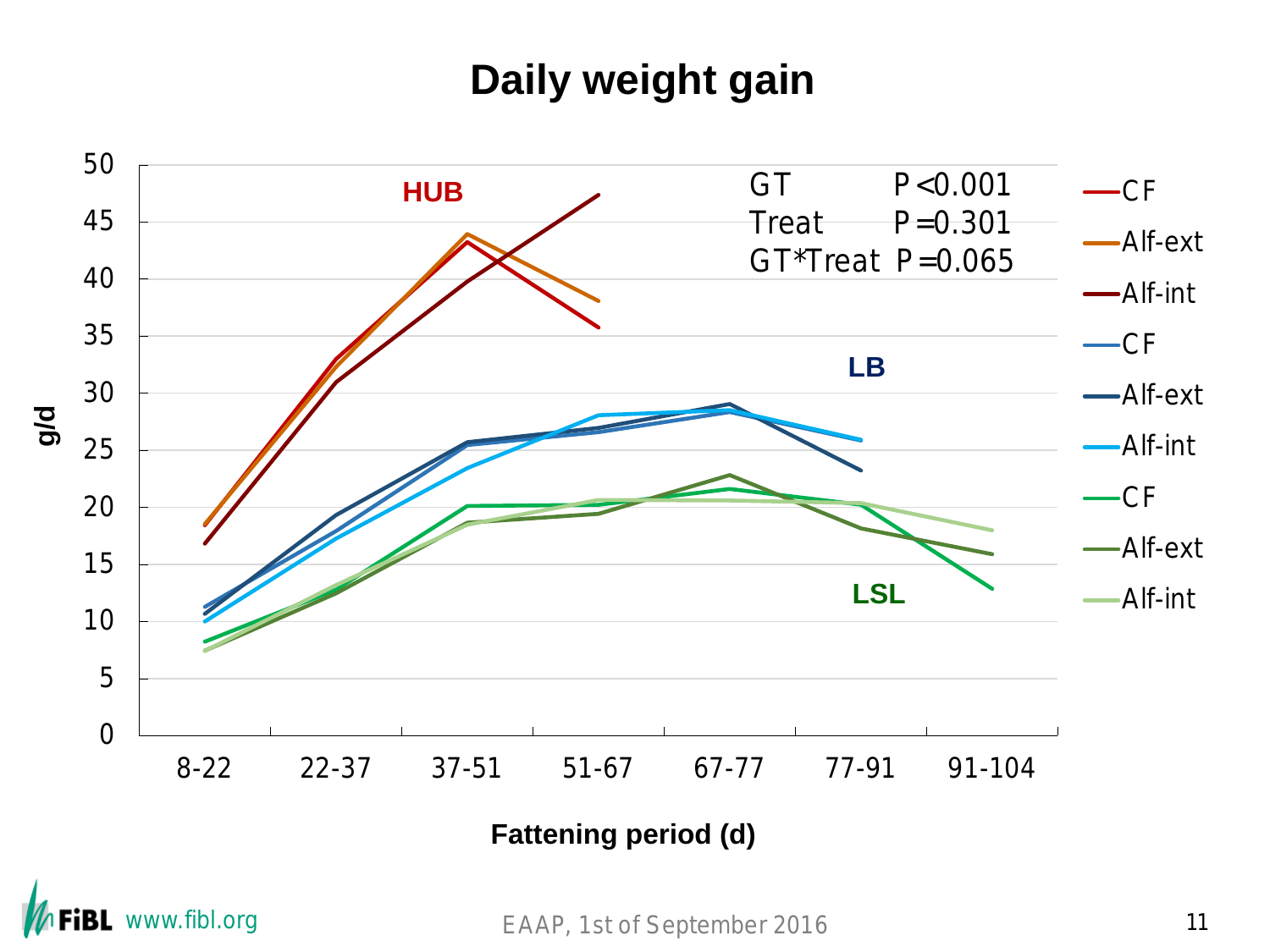# **Slaughter performance and meat cuts**

| <b>Item</b>         | <b>HUB</b>        | <b>LB</b>          | <b>LSL</b>        | <b>SEM</b> | <b>P-Value</b> |         |         |  |
|---------------------|-------------------|--------------------|-------------------|------------|----------------|---------|---------|--|
|                     |                   |                    |                   |            | <b>GT</b>      | Feeding | GT*Feed |  |
| Carcass weight (g)  | 1,191a            | 1,148 <sup>b</sup> | 957 <sup>c</sup>  | 14.1       | < 0.001        | 0.609   | 0.629   |  |
| Slaughter yield (%) | 64.6 <sup>a</sup> | 61.3 <sup>b</sup>  | 58.7 <sup>c</sup> | 0.00       | < 0.001        | < 0.001 | 0.358   |  |
| <b>Breast cut</b>   |                   |                    |                   |            |                |         |         |  |
| Weight, (g)         | 346a              | 281b               | 282 <sup>b</sup>  | 4.66       | < 0.001        | 0.237   | 0.668   |  |
| Proportion, (%)     | 29.1a             | $24.5^{b}$         | 29.4a             | 0.00       | < 0.001        | 0.247   | 0.248   |  |
| Leg cut             |                   |                    |                   |            |                |         |         |  |
| Weight, (g)         | 361a              | 373a               | 303 <sup>b</sup>  | 6.05       | < 0.001        | 0.677   | 0.735   |  |
| Proportion, (%)     | 30.3 <sup>a</sup> | 32.6 <sup>b</sup>  | 31.7 <sup>b</sup> | 0.00       | < 0.001        | 0.974   | 0.815   |  |

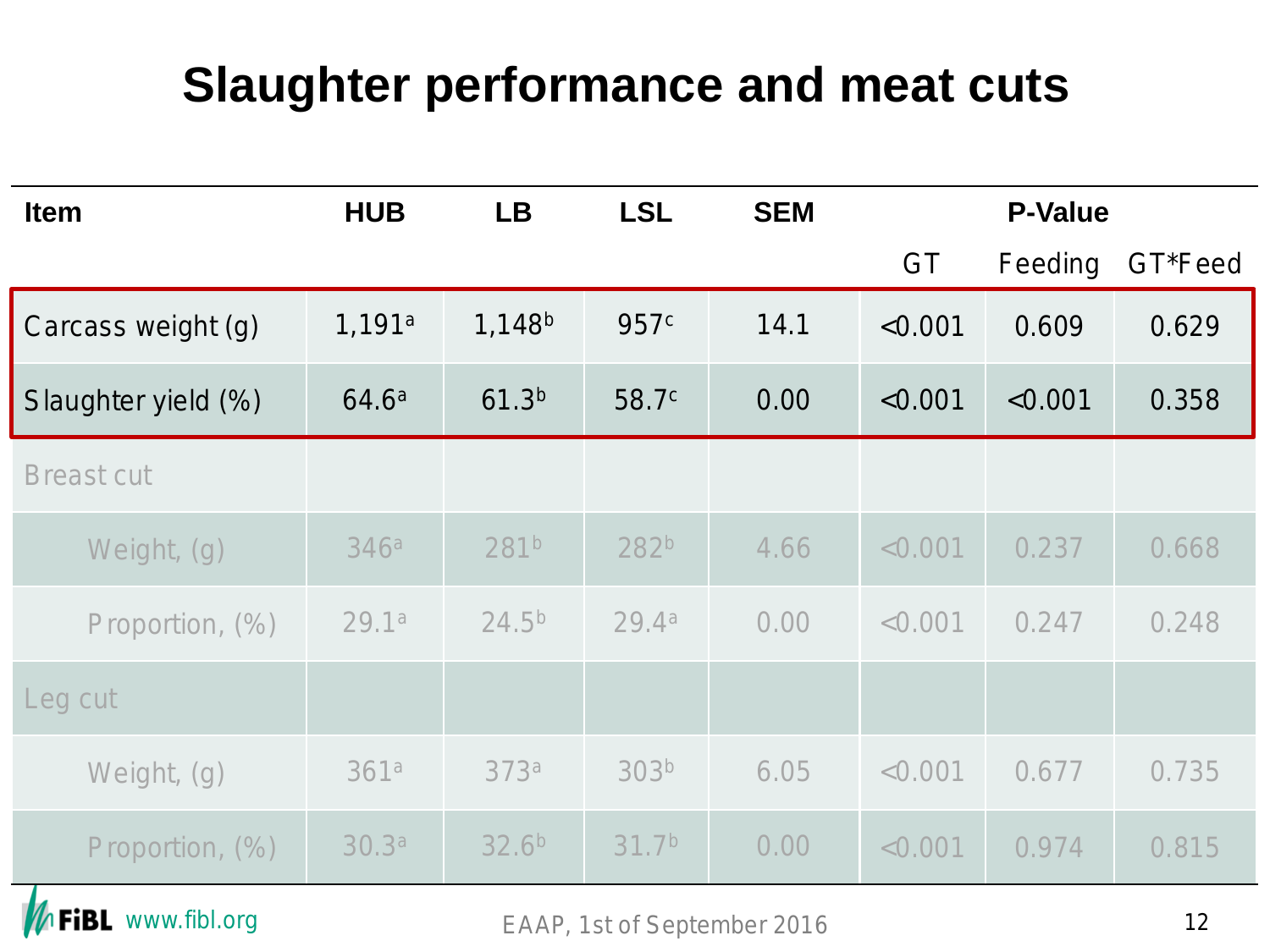# **Slaughter performance and meat cuts**

| <b>Item</b>         | <b>HUB</b>         | <b>LB</b>          | <b>LSL</b>        | <b>SEM</b> | <b>P-Value</b> |         |         |
|---------------------|--------------------|--------------------|-------------------|------------|----------------|---------|---------|
|                     |                    |                    |                   |            | <b>GT</b>      | Feeding | GT*Feed |
| Carcass weight (g)  | 1,191 <sup>a</sup> | 1,148 <sup>b</sup> | 957 <sup>c</sup>  | 14.1       | < 0.001        | 0.609   | 0.629   |
| Slaughter yield (%) | 64.6 <sup>a</sup>  | 61.3 <sup>b</sup>  | 58.7 <sup>c</sup> | 0.00       | < 0.001        | < 0.001 | 0.358   |
| <b>Breast cut</b>   |                    |                    |                   |            |                |         |         |
| Weight, g           | 346a               | 281b               | 282 <sup>b</sup>  | 4.66       | < 0.001        | 0.237   | 0.668   |
| Proportion, %       | 29.1a              | $24.5^{b}$         | 29.4 <sup>a</sup> | 0.00       | < 0.001        | 0.247   | 0.248   |
| Leg cut             |                    |                    |                   |            |                |         |         |
| Weight, g           | 361a               | 373a               | 303 <sup>b</sup>  | 6.05       | < 0.001        | 0.677   | 0.735   |
| Proportion, %       | 30.3 <sup>a</sup>  | 32.6 <sup>b</sup>  | 31.7 <sup>b</sup> | 0.00       | < 0.001        | 0.974   | 0.815   |

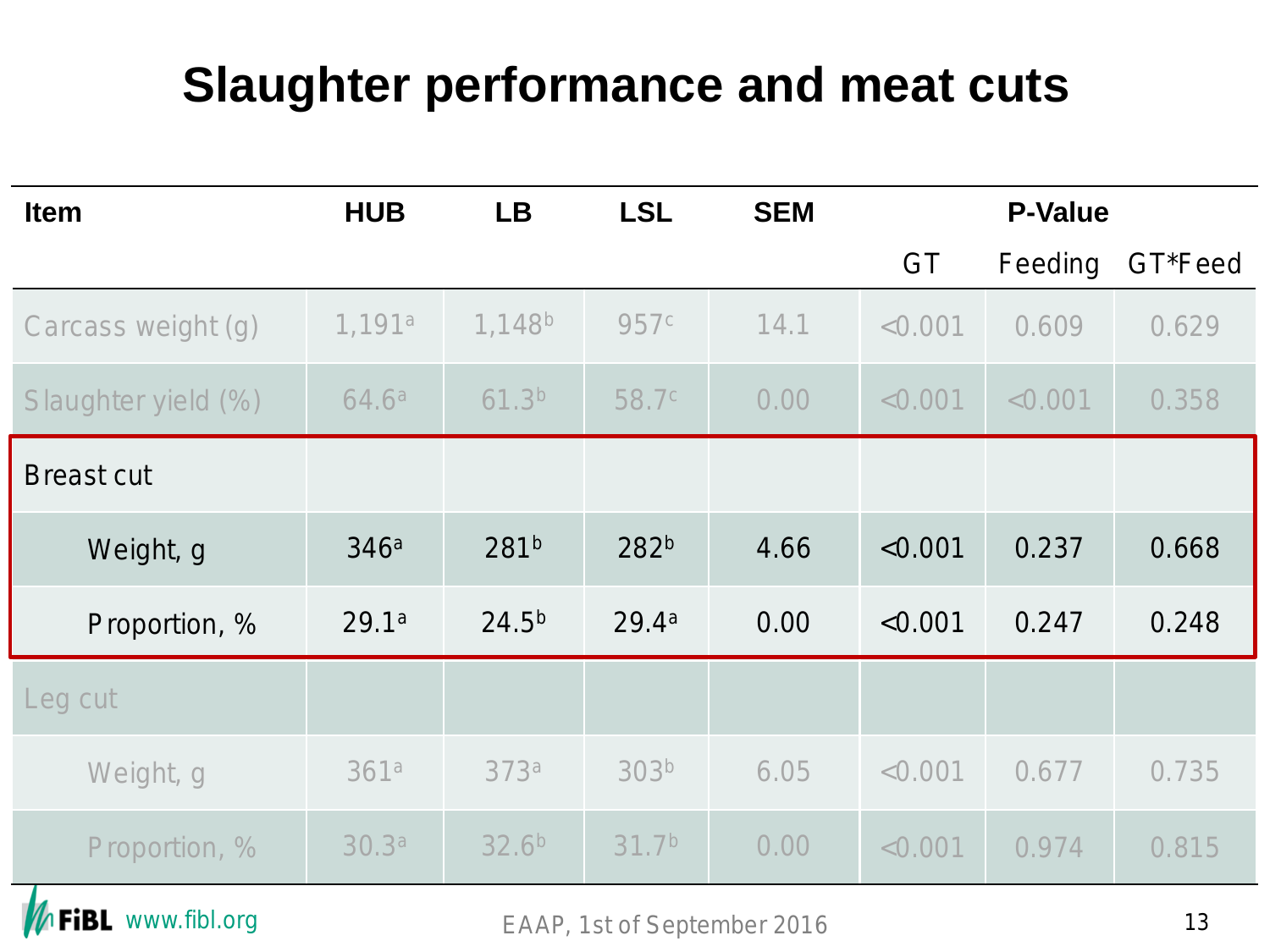# **Slaughter performance and meat cuts**

| <b>Item</b>         | <b>HUB</b>         | <b>LB</b>          | <b>LSL</b>        | <b>SEM</b> | <b>P-Value</b> |         |         |  |
|---------------------|--------------------|--------------------|-------------------|------------|----------------|---------|---------|--|
|                     |                    |                    |                   |            | <b>GT</b>      | Feeding | GT*Feed |  |
| Carcass weight (g)  | 1,191 <sup>a</sup> | 1,148 <sup>b</sup> | 957 <sup>c</sup>  | 14.1       | < 0.001        | 0.609   | 0.629   |  |
| Slaughter yield (%) | 64.6 <sup>a</sup>  | 61.3 <sup>b</sup>  | 58.7 <sup>c</sup> | 0.00       | < 0.001        | < 0.001 | 0.358   |  |
| <b>Breast cut</b>   |                    |                    |                   |            |                |         |         |  |
| Weight, g           | 346a               | 281 <sup>b</sup>   | 282 <sup>b</sup>  | 4.66       | < 0.001        | 0.237   | 0.668   |  |
| Proportion, %       | 29.1a              | $24.5^{b}$         | 29.4a             | 0.00       | < 0.001        | 0.247   | 0.248   |  |
| Leg cut             |                    |                    |                   |            |                |         |         |  |
| Weight, g           | 361a               | 373a               | 303 <sup>b</sup>  | 6.05       | < 0.001        | 0.677   | 0.735   |  |
| Proportion, %       | 30.3 <sup>a</sup>  | 32.6 <sup>b</sup>  | 31.7 <sup>b</sup> | 0.00       | < 0.001        | 0.974   | 0.815   |  |

EAAP, 1st of September 2016 14

**MFiBL** www.fibl.org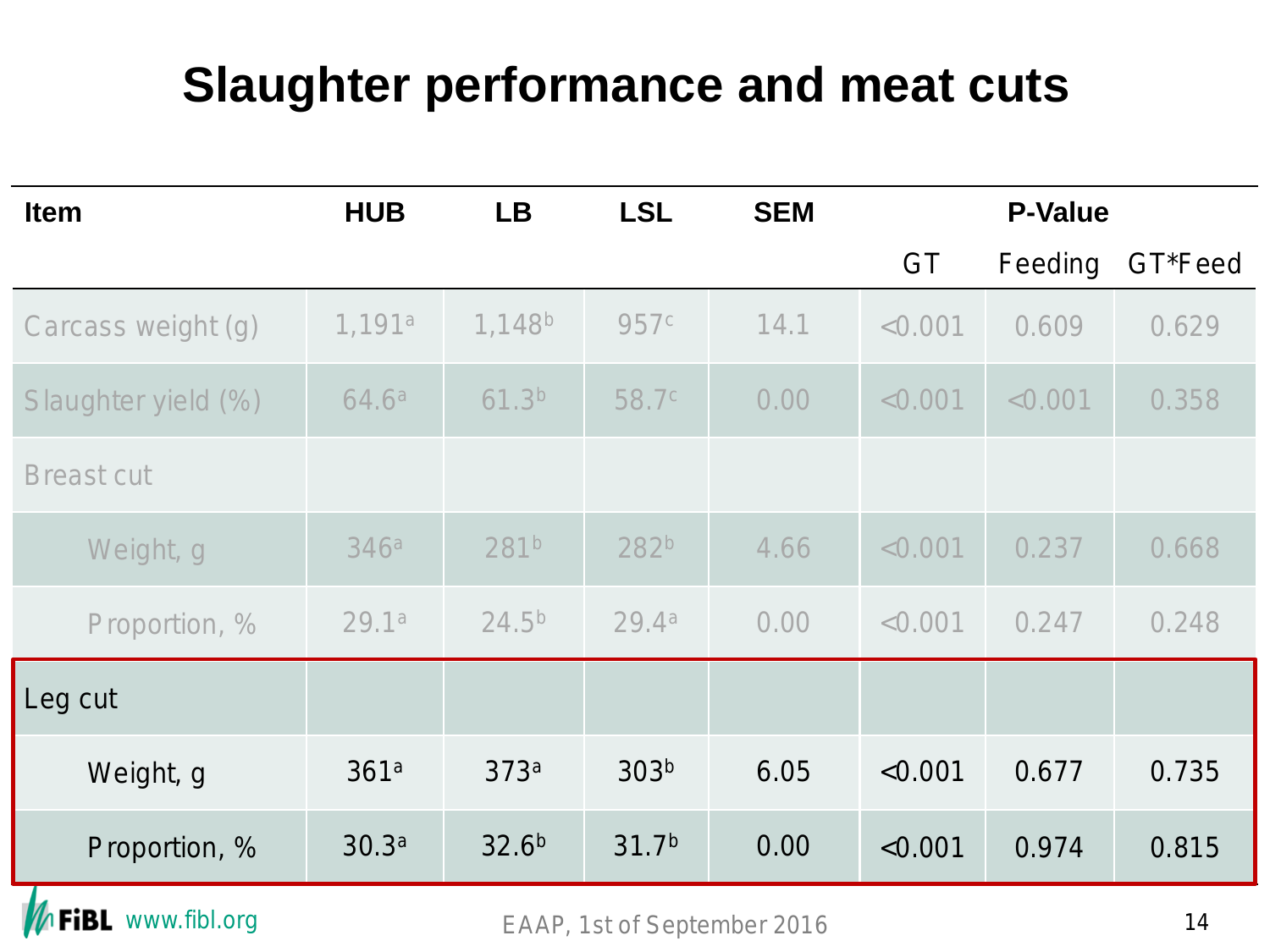# **Feed consumption**

|                                                  | <b>HUB</b> |         |         | <b>LB</b> |         |         | <b>LSL</b> |         |         |
|--------------------------------------------------|------------|---------|---------|-----------|---------|---------|------------|---------|---------|
|                                                  | <b>CF</b>  | Alf-ext | Alf-int | <b>CF</b> | Alf-ext | Alf-int | <b>CF</b>  | Alf-ext | Alf-int |
| <b>Total/group</b><br>$\overline{(\mathsf{kg})}$ | 144        | 150     | 159     | 236       | 269     | 234     | 259        | 295     | 251     |
| kg feed/ kg<br><b>carcass</b><br>weight          | 4.03       | 4.20    | 4.50    | 6.81      | 7.85    | 6.85    | 9.00       | 10.53   | 8.60    |
| kg feed/kg<br>liveweight                         | 2.51       | 2.66    | 2.74    | 4.14      | 4.55    | 4.03    | 5.29       | 6.11    | 4.85    |

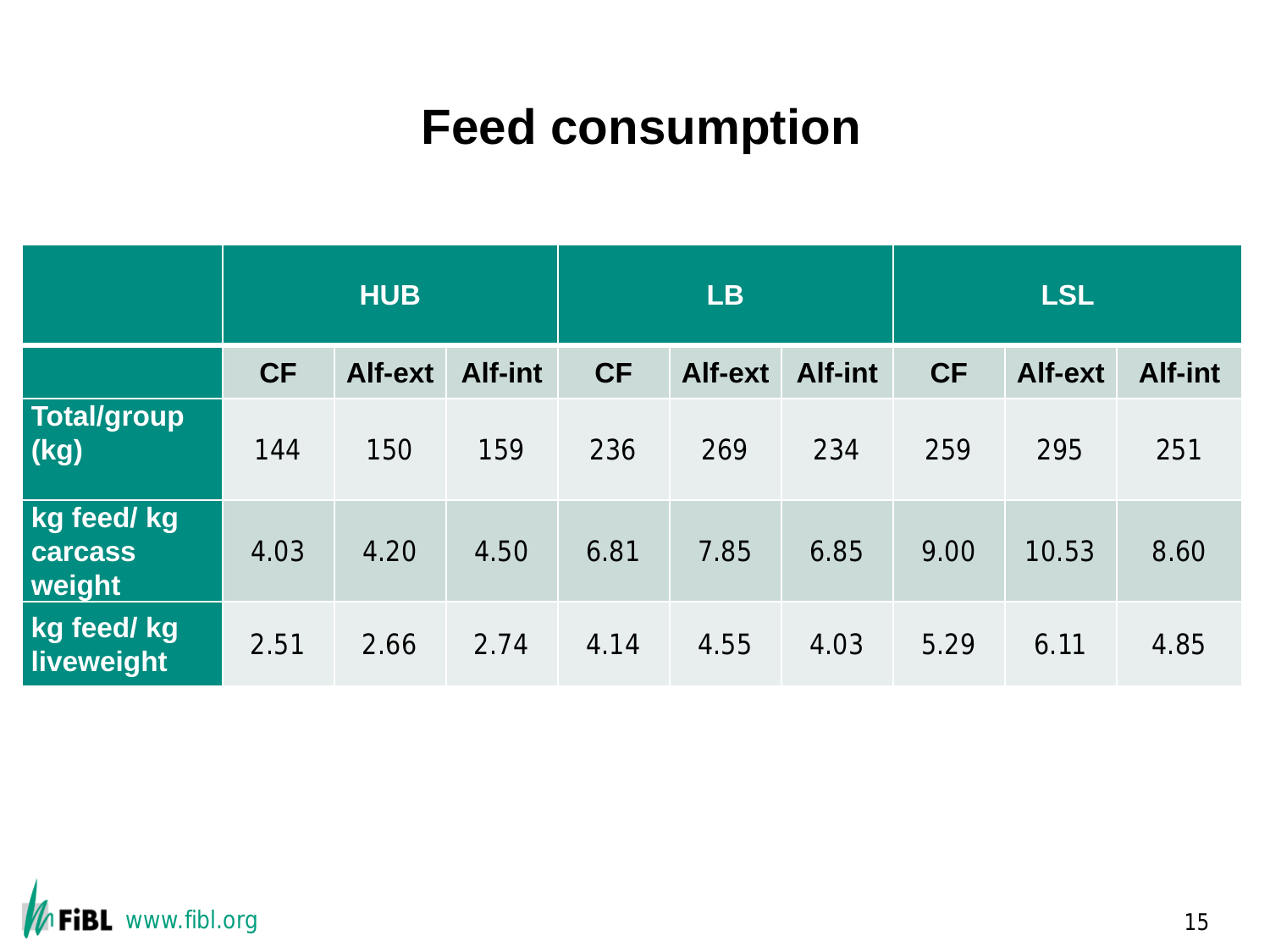# **Meat quality**

| <b>Item</b>          | <b>HUB</b>        | <b>LB</b>         | <b>LSL</b>         | <b>SEM</b> | <b>P-Value</b> |         |         |
|----------------------|-------------------|-------------------|--------------------|------------|----------------|---------|---------|
|                      |                   |                   |                    |            | <b>GT</b>      | Feeding | GT*Feed |
| Max. shear force (N) | 14.2 <sup>a</sup> | 16.1 <sup>b</sup> | 13.8 <sup>a</sup>  | 0.56       | < 0.001        | 0.628   | 0.405   |
|                      |                   |                   |                    |            |                |         |         |
| Crude protein (%)    | 26.5 <sup>a</sup> | 25.8 <sup>b</sup> | 26.2 <sup>ab</sup> | 0.13       | 0.010          | 0.016   | < 0.001 |
|                      |                   |                   |                    |            |                |         |         |
| Crude fat (%)        | 2.18 <sup>a</sup> | 2.32 <sup>a</sup> | 1.44 <sup>b</sup>  | 0.17       | < 0.001        | 0.038   | < 0.001 |

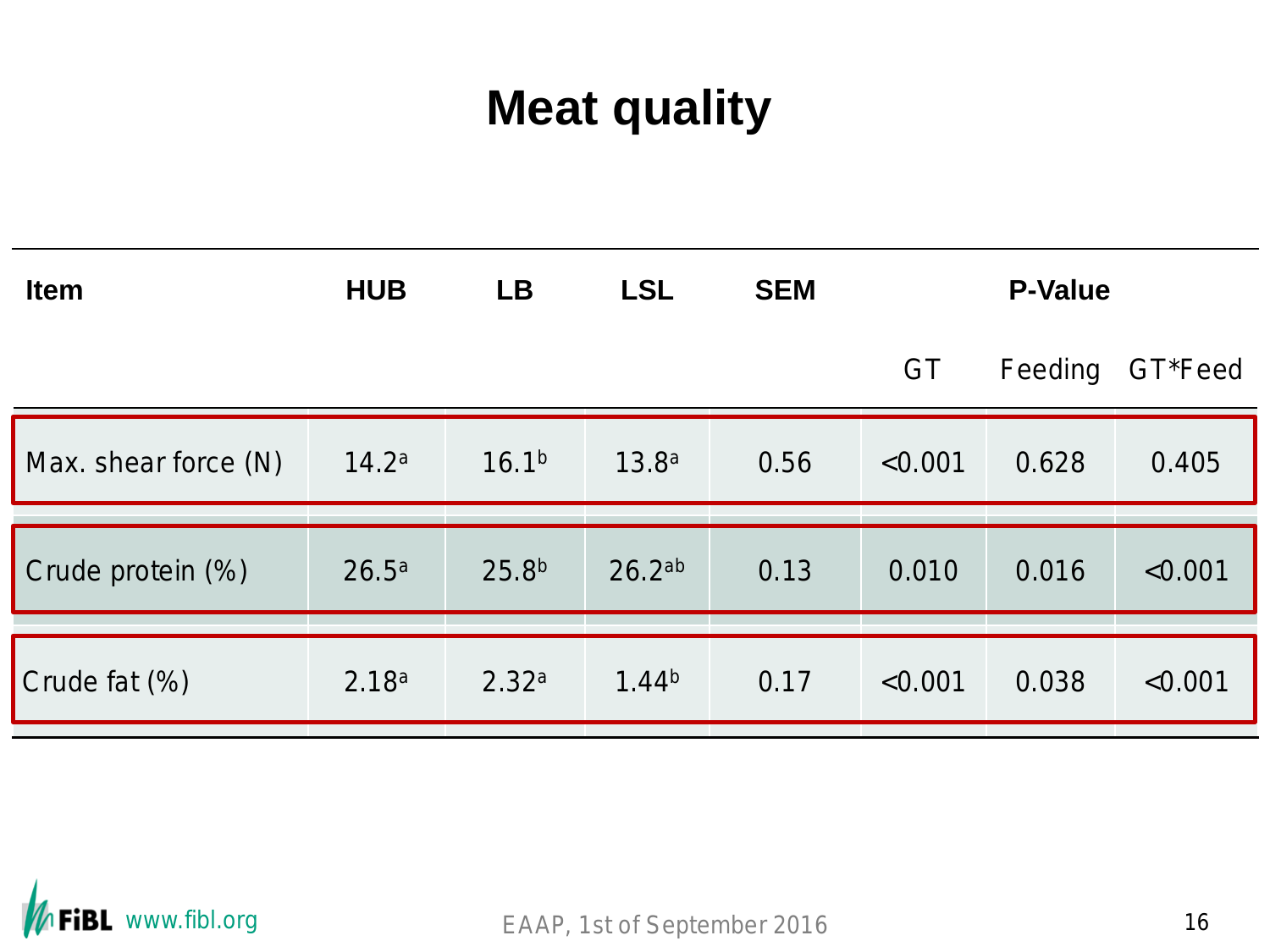# **Conclusions**

- › Discussions on the culling of one-day old male layer hybrids require an alternative.
- › Less efficient fattening performance of male layer hybrids
	- › LB reached a similar liveweight after 91 d
	- › Longer fattening period and higher feed consumption
- › Minor influences of the dietary treatments offer opportunities
	- › Lower protein contents with reduced soybean may at least partly compensate the lower efficiency
- › But: remains open, if the fattening of male layer hybrids offers a solution to completely abolish chicken culling

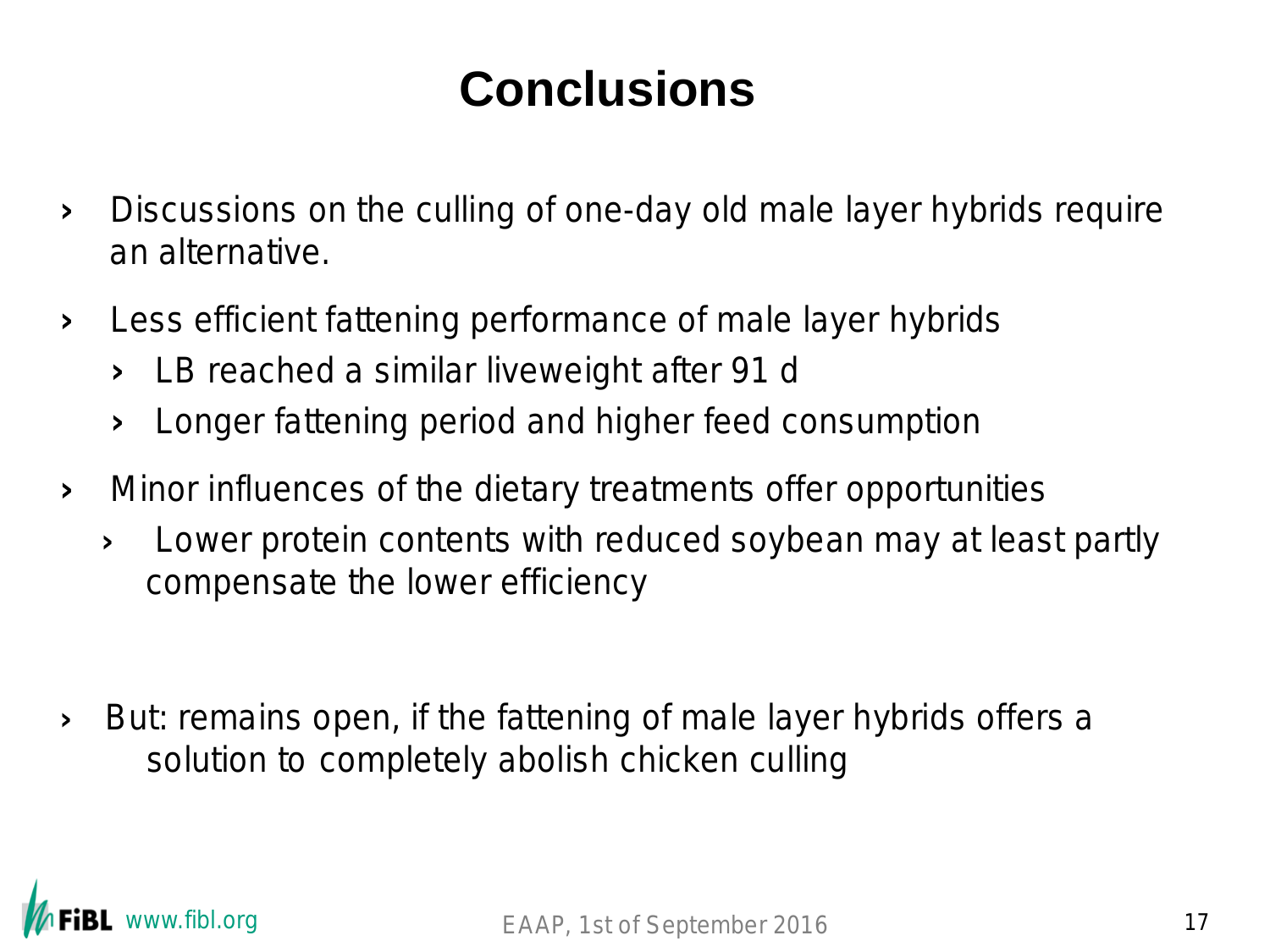# **Thank you for your attention!**